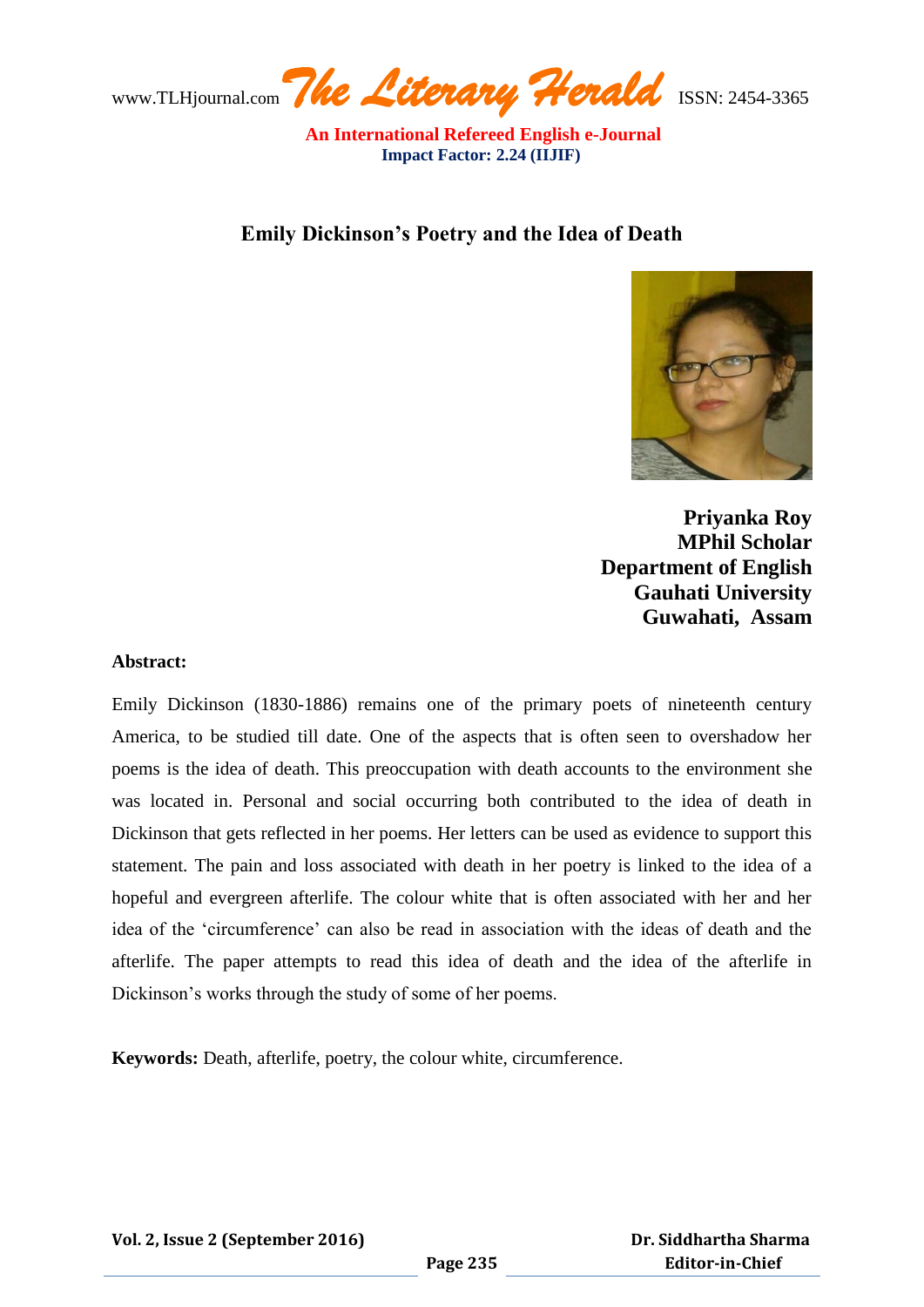www.TLHjournal.com*The Literary Herald*ISSN: 2454-3365

 **An International Refereed English e-Journal Impact Factor: 2.24 (IIJIF)** 

## **Emily Dickinson's Poetry and the Idea of Death**

**Priyanka Roy MPhil Scholar Department of English Gauhati University Guwahati, Assam** 

Death is a recurring theme in Emily Dickinson"s poetry. And to this idea of death is linked, the idea of an afterlife. Dickinson seems to consider death as a medium of entering into the other world that is characterised by hope and fulfilment, a world that is infinite yet is capable of instigating the hope of reunion with one"s lost loved ones and the fulfilment of a desire for eternal companionship. However, uncertainty, fear and awe remain inherent to the idea of death. Nevertheless, death tends to take an optimistic bend, as death does not become a full-stop to the journey of the soul but rather serves as both medium and event that transports the soul into another existence. This creation of an afterlife, as in the larger nineteenth century context, becomes an attempt to provide consolation in Dickinson"s case too; aimed at overcoming the pain of loss and frustration caused by the isolation created by such loss. Though Dickinson characterises the unknown afterlife as a better place filled with possibilities and happiness, yet she does not deny the pain and suffering related to death. Thus death- as a medium and event- becomes a distasteful occurrence that inflicts loss, separation and pain, but is necessary for the transference to the eternal afterlife. This paper attempts to study the idea of death in Dickinson"s poetry as the medium for entering into a better and everlasting existence, in the context of some of her poems.

> Of Death I try to think like this-The Well in which they lay us Is but the Likeness of the Brook That menaced not to slay us, But to invite by that Dismay Which is the Zest of sweetness To the same Flower Hesperian, Decoying but to greet us-

I do remember when a Child With bolder Playmates straying To where a Brook that seemed a Sea Withheld us by its roaring From just a Purple Flower beyond Until constrained to clutch it If Doom itself were the result, The boldest leaped, and clutched it- (Johnson 648)

 **Dr. Siddhartha Sharma Editor-in-Chief**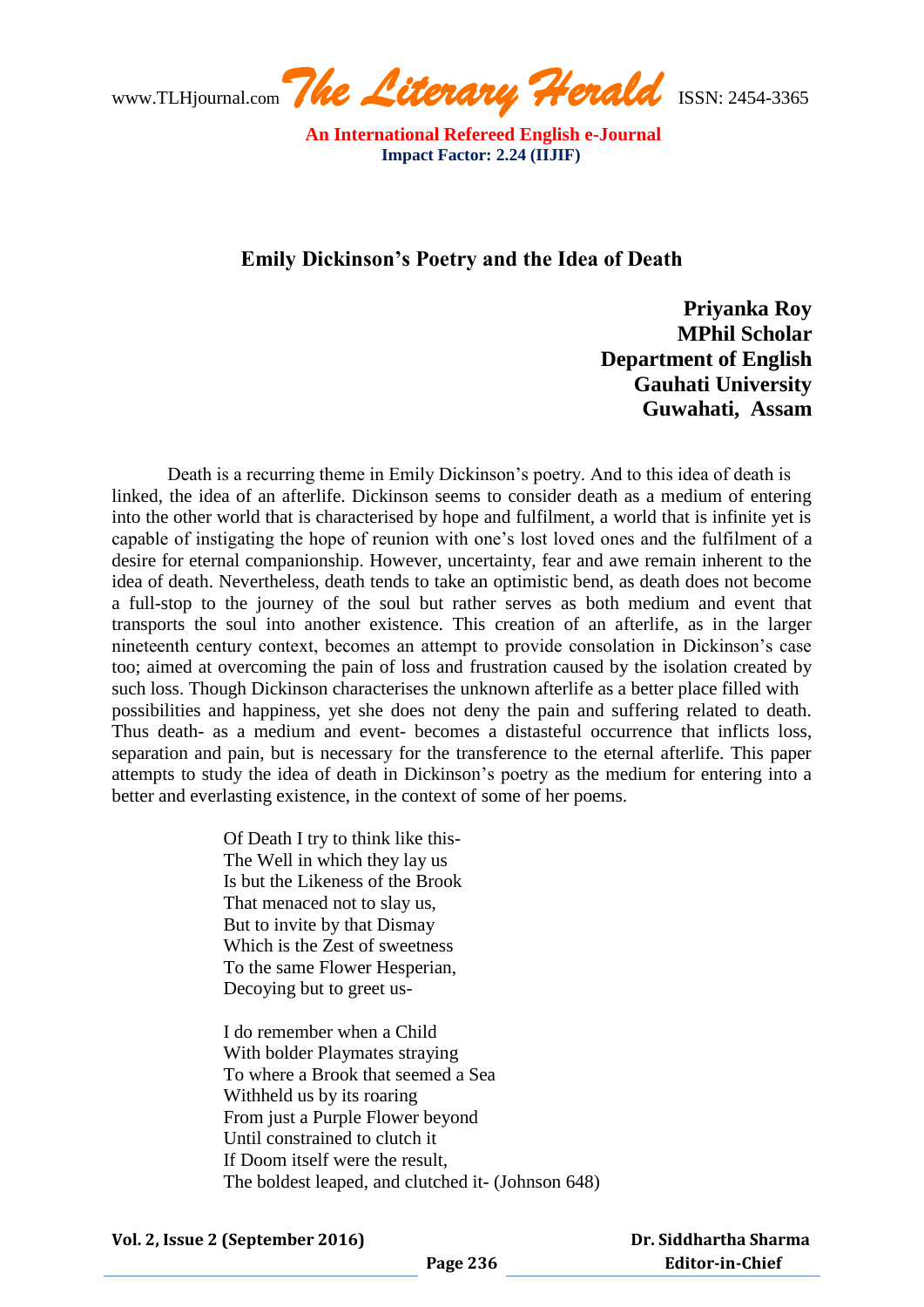www.TLHjournal.com*The Literary Herald*ISSN: 2454-3365

 **An International Refereed English e-Journal Impact Factor: 2.24 (IIJIF)** 

In this poem "Of Death I try to think like this", grave, that is likened to "The Well" becomes symbolic of death "the Brook". Death does not "slay us", would mean that death does not completely destroy "us" but the word "menace" indicates the discomfort and chaos created by "the Brook". "The Zest for sweetness" can be interpreted as the hope for the sweet life that awaits after the invitation by "that Dismay" which is the painful and dismal event of death. The next stanza contains a similar reflection. Here, "a Purple Flower" becomes the image of the afterlife, from which the poet persona, representative of the human soul is separated by the "Brook that seemed a Sea". Death here becomes an object that evokes fear and the sense of separation. However the word "Brook" suggests that death is not as fearful as it appears. It can be crossed in order to attain the "Purple Flower" that lies beyond. The crossing of the "Brook" definitely involves discomfort. And finally risking "Doom itself" the "boldest" leaps and attains the flower. Though the uncertainty about the afterlife remains, yet there is an equally strong desire to explore the possibility of the afterlife. The positive qualities of the expected afterlife become evident in the use of the flower images. This difficulty related with death also repeats in the poem "Dying! Dying in the night!"

> Dying! Dying in the night! Won't somebody bring the light So I can see which way to go Into the everlasting snow? (Johnson 74)

"Night" becomes symbolic of the pain and difficulty that death is associated with. And the sense of confusion that is created by the "night" can be analogised with the panic that the event of death creates. The passage to the "everlasting snow" therefore is not a smooth one.

> Exultation is the going Of an island soul to sea, Past the houses- past the head lands-Into deep Eternity-

Bred as we, among the mountains, Can the sailor understand The divine intoxication Of the first league out from land? (Johnson 39)

The "island soul", that is the individual soul, is not familiar with the experience "out from land". This extra-terrestrial journey may be considered symbolic of the journey of the soul through the sea of death "into deep Eternity". The "island soul" despite the loss it is to experience in leaving behind everything  $-\text{``Fast}$  the houses- past the head lands-" – is still filled with "exultation" about the "divine intoxication" that awaits. Hardships as integral to sea voyages also get echoed in this journey of the soul through the sea of death. The afterlife is therefore associated with the experiences and existences that are superior to the earthly ones which follow after the pain and loss associated with death.

Dickinson's use of the colour white in relation to death can be added in support of this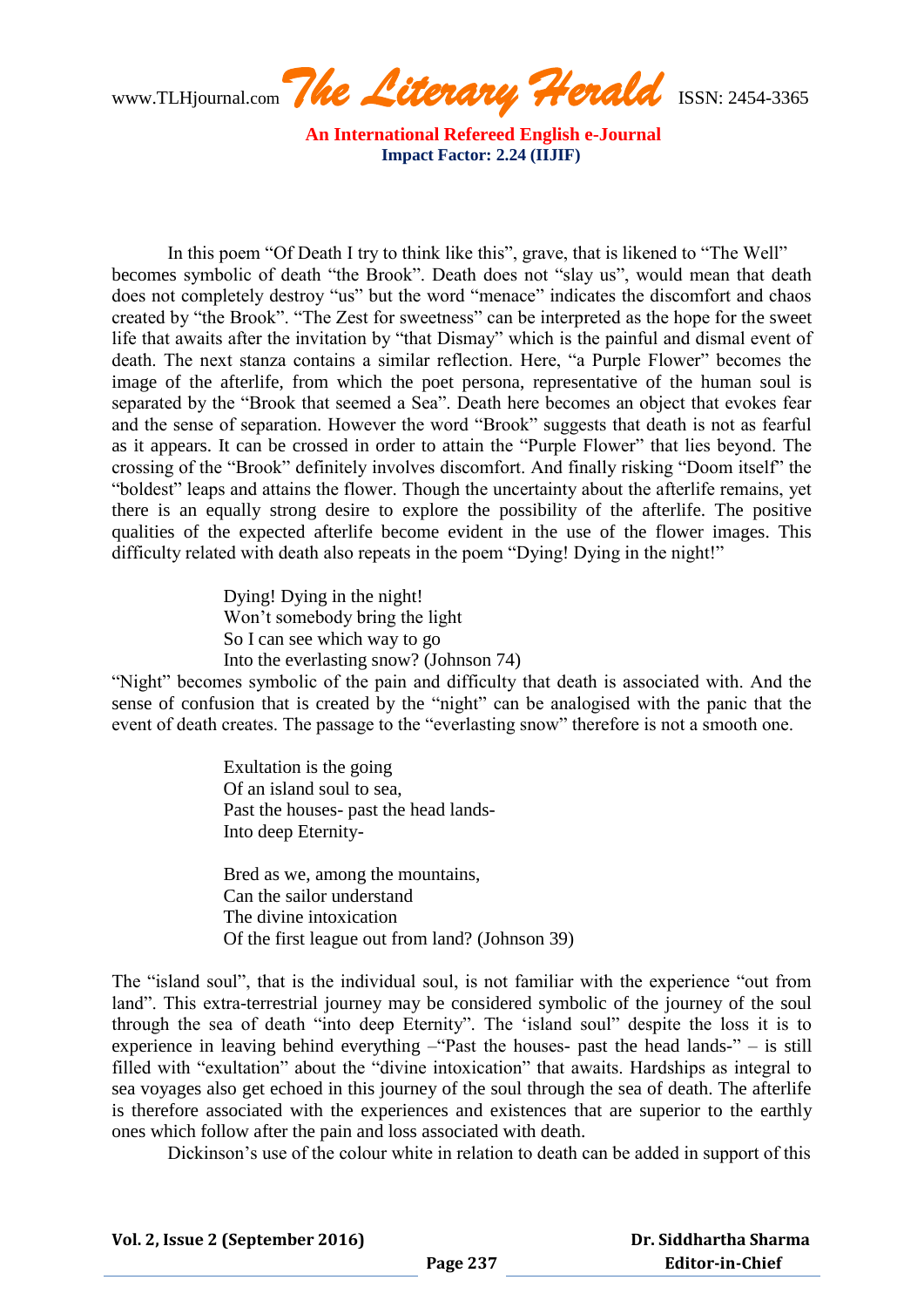www.TLHjournal.com*The Literary Herald*ISSN: 2454-3365

 **An International Refereed English e-Journal Impact Factor: 2.24 (IIJIF)** 

idea. The colour white has been used symbolically to represent light, peace, purity and even freedom. By associating the colour white to death, Dickinson emphasizes on the relation of the positive features attributed to the colour with the journey that death leads to, rather than with the event of death itself. Wheatcroft notes in this context, that: Snow and frost are two of the most commonly used figures for death in the body of Dickinson"s poetry (Wheatcroft 136). The following extract of the poem will help understand this context.

> Dying! Dying in the night! Won't somebody bring the light So I can see which way to go Into the everlasting snow? (Johnson 74)

The colour white of the "snow" is indicative of a positive aura related to the afterlife that death leads to, while the coldness associated with the imagery may be read as the gloominess associated with the event of death itself. Dickinson"s adoption of the white robe, in this context can be considered to be a reflection of her inner desire for immortality - that afterlife, which contains the possibility of reunion with lost friends whom the life on earth cannot provide her back. Thus, death in Dickinson is almost always associated with immortality. This immortality that makes reappearances in her poetry can be achieved only through death that would make the soul free from the limitations of mortality and though painful, the soul through death would then enter into another existence, which is everlasting and has prospects of reunion and so of happiness.

In a letter to Higginson, dated 1862, Dickinson writes: My business is circumference (Todd 257). The idea of death also gets included in her desire for exploration of this circumference. Dickinson"s "conception of circumference is boundless…a limitless expansion away"(Gillespie 256). Circumference demands expansion. The idea of death becomes the medium that facilitates this movement outward, in her exploration of the unknown existence beyond this life. Discoveries of new understandings would certainly involve hardships. So, death is characterised by a sort of pain. A pain, that serves in crossing the limits of this life and to keep the exploration of her circumference continuing in a new dimension.

Emerson states, defining his concept of the Over-soul: that Unity, that Over-soul,

within which every man's particular being is contained and made one with all other (Emerson 138-139). A certain kind of unity becomes evident in Dickinson too - the unity that she feels with her loved ones and her fellow creatures. She extends this bond of unity even to her idea of the afterlife.

> My only sketch, profile, of Heaven is a large, blue sky, bluer and larger than the biggest I have seen in June, and in it are my friends- all of them- every one of them- those who are with me now, and those who were "parted" as we walked, and 'snatched up to Heaven'. (Todd 141)

While Emerson's unity gives precedence to a vertical connection, that is, the souls being connected to the Over-soul, along with being connected with each other, Dickinson"s unity is rather of a more horizontal nature. The supreme being or God in Dickinson is rather a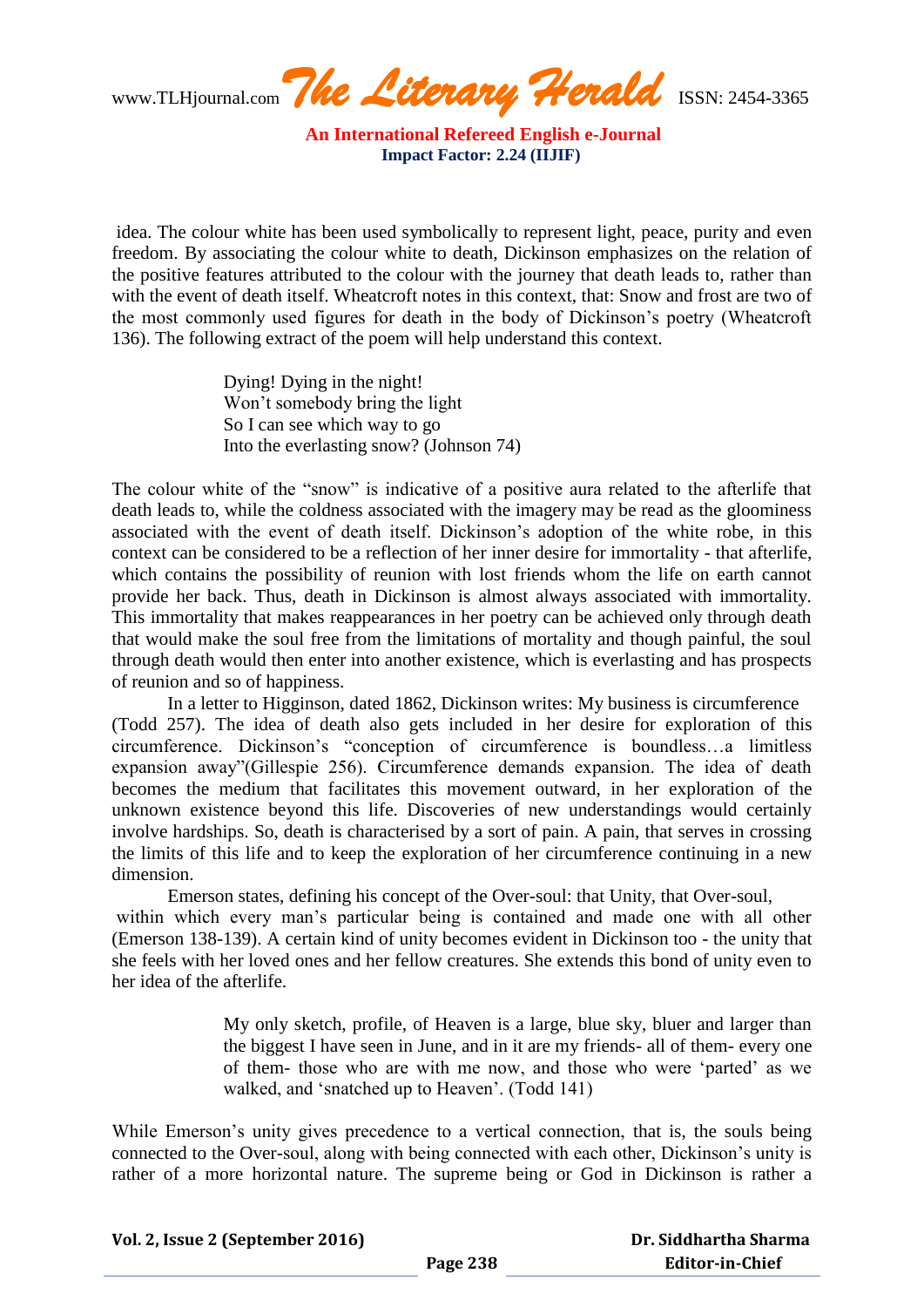www.TLHjournal.com*The Literary Herald*ISSN: 2454-3365

separate entity. The following lines of the poem "Dying! Dying in the night!" can be read in this light.

> And 'Jesus'! Where is Jesus gone? They said that Jesus – always came-Perhaps he doesn"t know the House-This way, Jesus, Let him pass!

Somebody run to the great gate And see if Dollie"s coming! Wait! I hear her feet upon the stair! Death won"t hurt- now Dollie"s here! (Johnson 74)

Here, at the crucial moment of the painful event of death, "Dollie" becomes

the saviour rather than "Jesus". The quotation marks over Jesus, further separates Him from the community of humans. A greater compassion and unity is thus seen among the fellow creatures. This attitude can be seen also in a letter to Maria Whitney where Dickinson expresses her dissatisfaction at not receiving a reply from Miss Whitney: You are like God. We pray to Him, and He answers 'No'. Then we pray to Him to rescind the 'no', and He don"t answer at all, yet "Seek and ye shall find" is the boon of faith (Todd 289).

Gillespie cites Yvor Winters: to approach nature is to depart from the fullness of human life, and to join nature is to leave human life. Nature thus becomes a symbol of death… (Gillespie 266). In this context, Dickinson"s nature poems such as "In Winter in my Room" (Johnson 682), where she attempts to get into the selves of the other beings of nature, in order to attain their perspectives, her own human self undergoes a kind of death to facilitate newer understandings. This attempt at transformation of self definitely involves a certain amount of difficulty and pain. And once this pain necessary for the death of her human self is endured and overcome, an entry becomes possible to explore the circumference of the worlds of the other beings of nature.

Emily Dickinson"s poetry can be said to reflect her inner thoughts and attitude towards life. The preoccupation with the idea of death and a life after death that appears in her poetry, occurs in her letters too. The following letters will serve as justification to the above. In an 1854 letter to the Hollands, she writes:

> Thank God there is a world, and that the friends we love dwell forever and ever in a house above. I fear I grow incongrous, but to meet my friends does delight me so that I quite forget time and space and so forth. (Todd 137)

She writes to Higginson in 1874: I am glad there is Immortality (Todd 267). Again, in a letter to Higginson, she writes in 1863: Perhaps death gave me awe for friends, striking sharp and early, for I held them since in a brittle love, of more alarm than peace (Todd 260). Thus, her letters throw light to the fact that she was personally affected by death, and this in turn gets reflected in her poems.

Dickinson"s preoccupation with the themes of death and immortality that recur

**Vol. 2, Issue 2 (September 2016)**

 **Dr. Siddhartha Sharma Editor-in-Chief**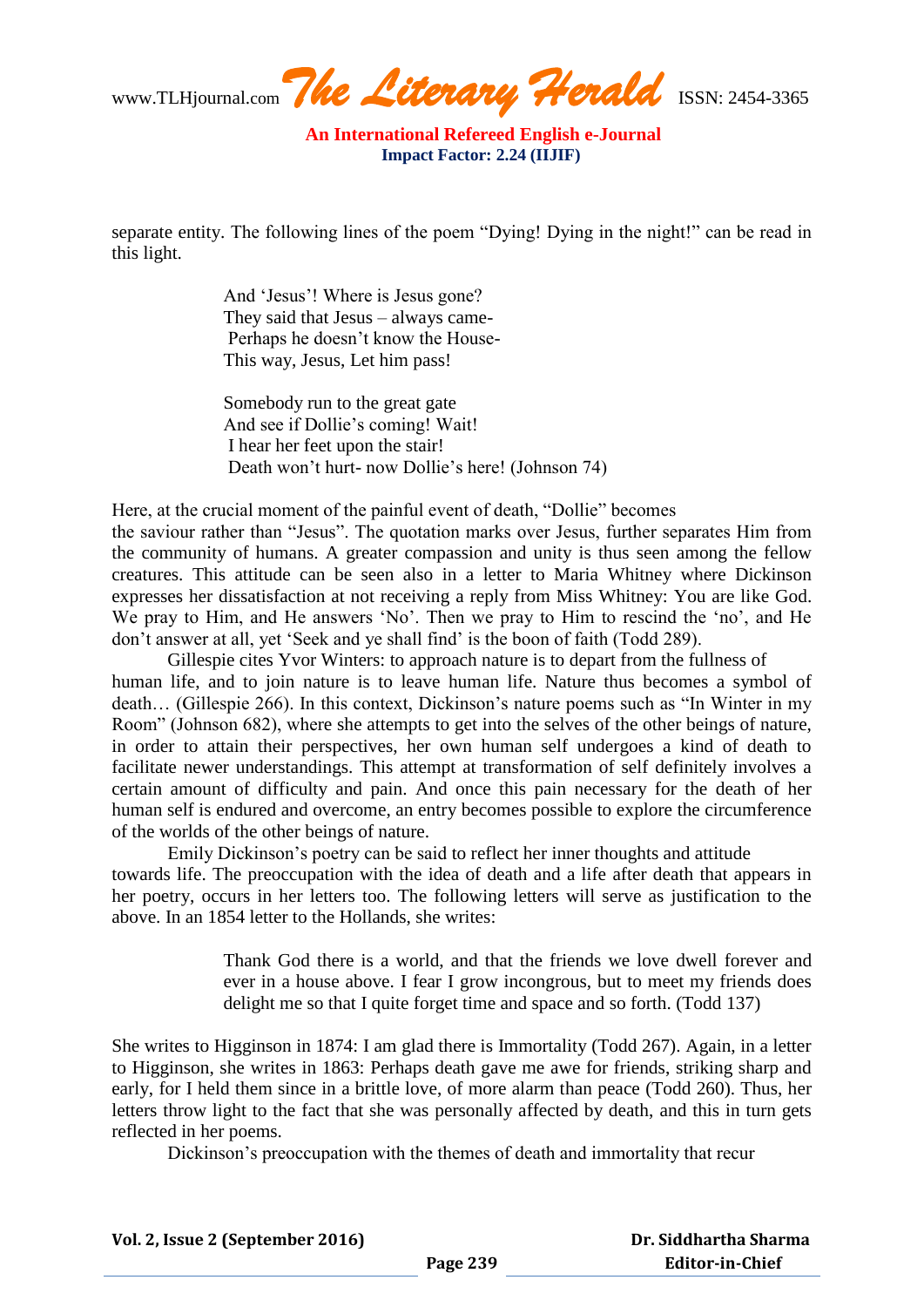www.TLHjournal.com*The Literary Herald*ISSN: 2454-3365

throughout the body of her poems, itself indicates clearly the impact of death on her. The major and most evident reason for her obsession with death is the number of deaths of close ones that she had to encounter, right from her adolescence and throughout her life. This led to her isolation and seclusion. Emily was introduced to the depressing effect of death and loss with the death of Sophia Holland that she experienced at the age of fourteen. Her father's death in 1874 affected her greatly and she became a total recluse thereafter. Along with these personal experiences, the happenings of her surroundings also contributed as sources for her reflections on death and immortality. The nineteenth century, to which Dickinson belongs was an age where death was a painful and familiar experience. Emily was well aware of the number of deaths caused by the Civil War. With the Civil War, nineteenth century America saw large number of deaths of young men and old alike. She had daily access to the bulletins, along with the correspondence she had with her friend Higginson, who was related actively with the war. She used to write to him while he was at camp. She wrote to Higginson in the summer of 1863 when he was wounded in war: The only news I know/ Is bulletins all day/ From Immortality (Todd 261). She also wrote to her cousins about the loss and harm that the war had caused to friends:

> Mrs. Adams had news of the death of her boy today, from a wound at Annapolis…Another one died in October- from fever caught in the camp. Mrs. Adams herself has not risen from bed since then…Dead! Both her boys! One of them shot by the sea in the East, and one of them shot in the West by the sea… . (Todd 202)

Even under normal circumstances, mortality rate remained high due to the lack of proper medical facilities. These social conditions along with certain others may also be listed as contributors that caused Dickinson to emphasize on death and frequently reflect on topics of death and immortality. Another interesting social practice to be noted is the elaborate arrangements for the dead which included decoration of the coffin and the carriage carrying the coffin, deathbed behavioural customs and several detailed mourning rituals. Relating to such concerns, Susan Smart presents nineteenth century ideas about death as:

> …daily life on earth was merely to be endured in order to prepare for the much more significant eternal life ahead. There was confidence that upon death, loved ones would be reunited in heaven, and dying was a beginning not an end. (Smart 22)

Such positive attitude towards death can be considered as a strategy adopted by the people in order to hold on to the spirit of life amidst the widespread death, loss and pain related to such experiences. These ideas about life being a preparation for death and the existence of a "heaven" have their origins in religious beliefs. The burial ground described by one of the local ministers as lifeless and gloomy, was visible from their house in North Pleasant Street. Dickinson must have observed death from a close vicinity, which perhaps had led to her further reflections and preoccupations with death, which in turn gave rise to her reflections on immortality and the possible existence of an afterlife.

Dickinson"s preoccupation with the ideas of death and immortality that occur in her

|  | Vol. 2, Issue 2 (September 2016) |
|--|----------------------------------|
|--|----------------------------------|

 **Dr. Siddhartha Sharma Editor-in-Chief**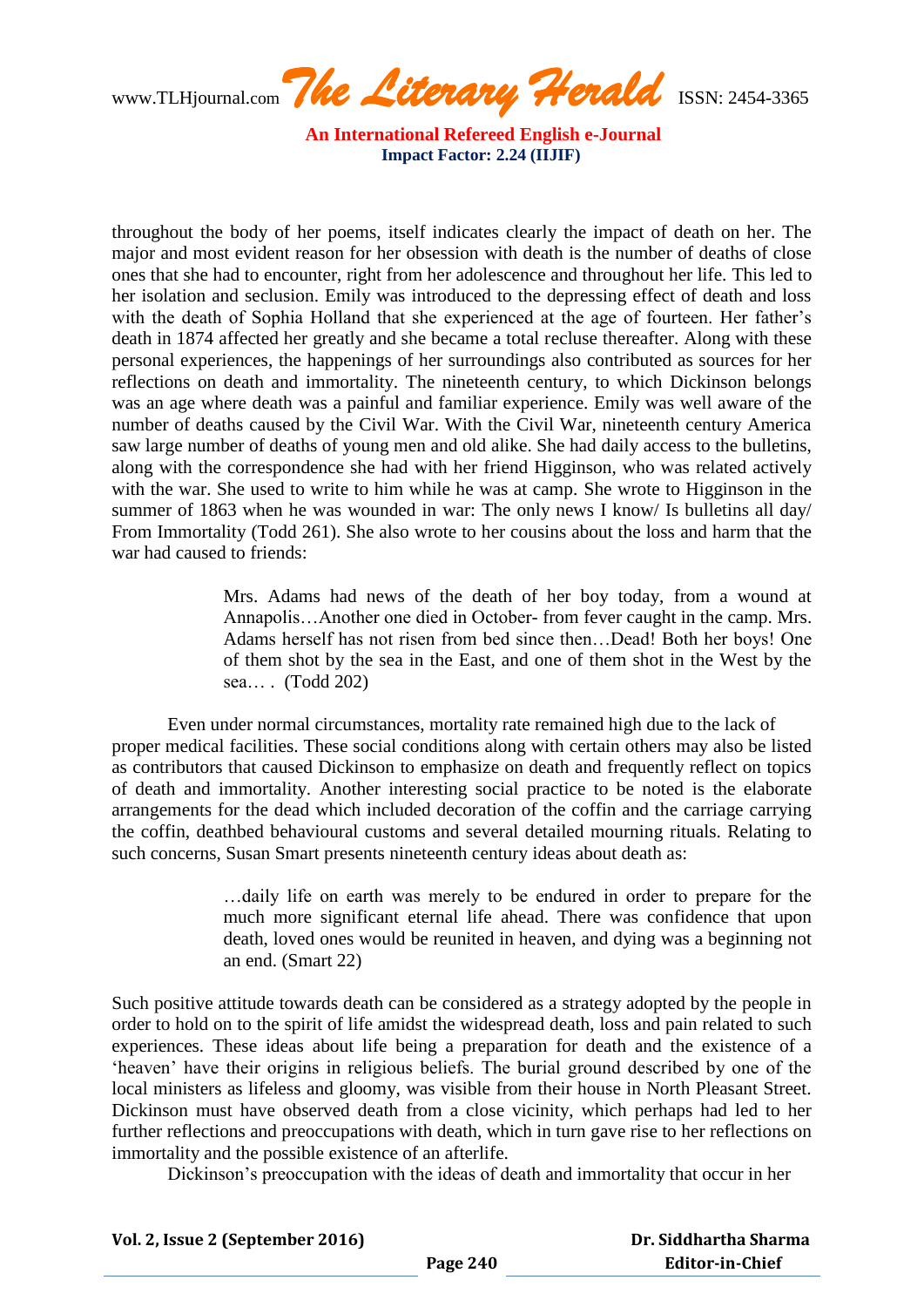www.TLHjournal.com*The Literary Herald*ISSN: 2454-3365

poems and letters is because she had experienced the impact of death and the sense of utter loss and isolation that it creates, from close quarters. Her optimistic consideration of death, despite its pains and the repetitions that occur in her writings can be read as a kind of an attempt to overcome the fear of death and the grief and trauma caused by it. This reading can be related to Freud's concept of the repetitive compulsion. Dickinson's desire for thanos or the end of the mortal life is aimed at attaining the equilibrium which she believes exists in the afterlife. Dickinson"s idea of the afterlife as a place of reunion with her lost friends and family members, thus, can be considered to be her construct through which she attempts to relive the pleasurable past. Her poems become the platform for expression of her ideas and reflections on death, immortality and the afterlife.

#### **References:**

- Gillespie, Robert. "A Circumference of Emily Dickinson." *The New England Quarterly* 40.2 (1973): 250-271. *JSTOR*. Web. 15 October 2013.
- Johnson, Thomas H., ed. *The Complete Poems of Emily Dickinson*. London: Faber and Faber Limited, 1970. Print.
- Smart, Susan. *A Better Place*. Canada: Library and Archives Canada, 2011. eBook.
- Todd, Mabel Loomis, ed. *Letters of Emily Dickinson*. U.S.A.: Universal Library, 1962. Print.
- Wheatcroft, J. S. "Emily Dickinson"s White Robes." 5.2 (1963): 135-147. *JSTOR*. Web. 15 October 2013.

### **Bibliography:**

Bradbury, Mary. *Representations of Death*. U.S.A.: Routledge, 1999. Print.

- Dauben, Miriam*. Emily Dickinson: The Death Motif in the Poetry of Emily Dickinson.* Germany: GRIN Verlag, 2010. eBook.
- Diehl, Joanne Feit. *Women Poets and the American Sublime*. U.S.A.: Indiana University Press, 1990. Print.
- Emerson, Ralph Waldo. *The Essays of Ralph Waldo Emerson*. Library of Alexandria, 1906. Print.
- Freud, Sigmund. *Beyond the Pleasure Principle*. Trans. James Strachey. London: The Hogarth Press, 1955. Print.
- Gillespie, Robert. "A Circumference of Emily Dickinson." *The New England Quarterly* 40.2 (1973): 250-271. *JSTOR*. Web. 15 October 2013.
- Jalland, Patricia. *Death in the Victorian Family*. New York: OUP, 1996. Print.
- Johnson, Thomas H., ed. *The Complete Poems of Emily Dickinson*. London: Faber and Faber Limited, 1970. Print.
- Leifer, Sharon*. Critical Companion to Emily Dickinson.* U.S.A.: Facts On File, 2007. eBook.
- Martin, Wendy, ed. *The Cambridge Companion to Emily Dickinson*. U.K.: CUP, 2002. eBook.